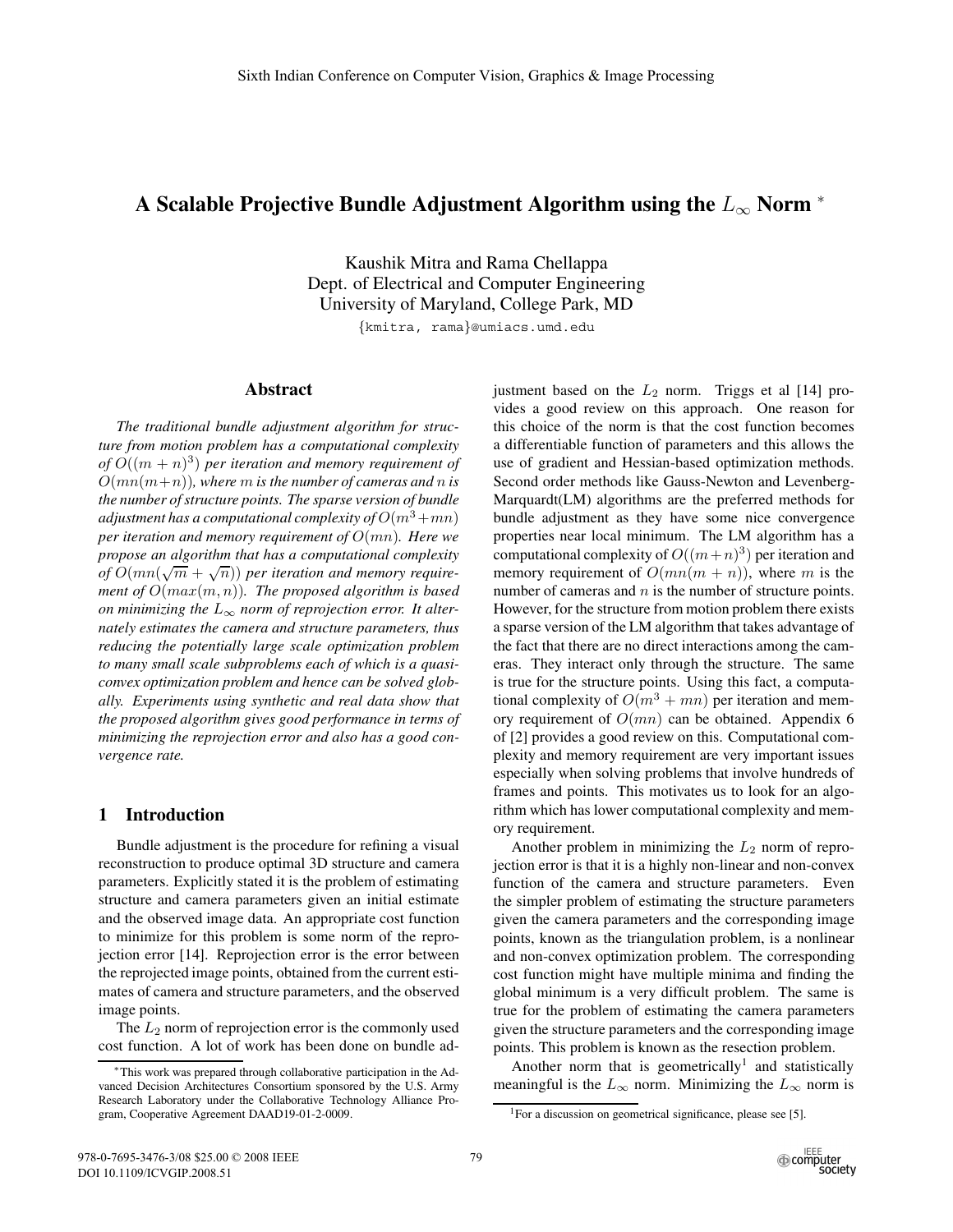the same as minimax estimation in statistics. Apart from geometrical and statistical significance, the  $L_{\infty}$  norm of reprojection error has a nice analytical form for some problems. Specifically for the triangulation and resection problems, it is a quasi-convex function of the unknown parameters. A quasi-convex function has the property that any local minimum is also a global minimum. The global minimum can be obtained using a bisection algorithm ([3],[5]). Further, each step of the bisection algorithm can be solved by checking for the feasibility of a second order cone programming problem(SOCP) [3],[5], for which efficient software packages such as SeDuMi [11] are readily available.

The availability of efficient means of finding the global solution for the triangulation and resection problems in the  $L_{\infty}$  norm prompted us to look for bundle adjustment algorithms using the same norm. Joint structure and camera parameter estimation in the  $L_{\infty}$  norm is not a quasi-convex optimization problem because of the non-linear coupling of structure and camera parameters. However if we fix one of the unknowns, say structure, and optimize over the camera parameters then we are back to the original problem of  $L_{\infty}$ resection. The next step would be to fix the camera parameters and optimize over the structure. These two steps should be iterated till convergence. This algorithm is an instance of alternation algorithms and more specifically of resectionintersection algorithms in bundle adjustment [14]. In this discussion, intersection and triangulation are synonymous.

The proposed algorithm, using the  $L_{\infty}$  norm, has two advantages. One, fixing one of the unknown set of parameters, say the structure parameters, the camera parameters estimation problem can be solved for each camera separately, which effectively reduces the high-dimensional problem to many low-dimensional subproblems. The same is true when the camera parameters are fixed and the structure parameters are estimated. Hence a high-dimensional parameter estimation problem transforms into many low-dimensional subproblems. The second advantage is that the subproblems that we have to solve are all quasi-convex optimization problems whose global minimum can be efficiently found.

Our algorithm is a projective bundle adjustment algorithm and so the triangulation and resection subproblems have to be solved in the projective space. In [3] and [5] the  $L_{\infty}$  triangulation problem is solved in the Euclidean/affine space where the optimization is done over the convex region 'in front of' all the cameras that the point is visible in. This region is well defined in Euclidean/affine space but not in the projective space. The search for this region results in an increase in the computational cost for the projective triangulation problem [4]. The same is true for the projective resection problem. We have avoided these computations by initializing our algorithm using a quasi-affine reconstruction. Quasi-affine reconstruction can be easily obtained from an initial projective reconstruction by solving a linear programming problem.

There are resection-intersection algorithms based on the  $L_2$  norm. The algorithms proposed by Chen et al [1] and Mahamud et al [9] are some examples of this. These algorithms have almost the same computational complexity as our algorithm but they are based on minimizing algebraic errors, which are approximations of the actual  $L_2$  reprojection error. These approximations make them susceptible to non-physical solutions [9]. Also in our experiments we have found that though the algebraic cost based algorithms converge in the algebraic cost, they may not converge in the  $L_2$  reprojection error cost.

The organization of the paper is as follows: In section 1.1, we provide some necessary background on solving the triangulation and resection problems in the  $L_{\infty}$  framework. In section 2, we discuss the proposed  $L_{\infty}$  bundle adjustment algorithm. In section 3, we compare the computational complexity and memory requirements of our algorithm with the  $L_2$  bundle adjustment algorithm and the  $L_2$ based resection-intersection algorithms. Section 4, experimentally evaluates our algorithm for convergence, computational complexity, robustness to noise with appropriate comparison to other algorithms.

# **1.1 Background: geometric reconstruction problems using**  $L_{\infty}$  **norm**

Here we give a very brief overview of the problem of minimizing the  $L_{\infty}$  norm for Euclidean/affine triangulation and resection problems. For more details see Kahl [3] and Ke et. al [5]. We begin with the definition of a quasi-convex function since the triangulation and resection cost function reduces to this form.

*Definition* 1*.* A function f(X) is a quasi-convex function if its sublevel sets are convex.

#### **1.1.1 Triangulation**

Let  $P_i = (a_i^T; b_i^T; c_i^T), i = 1, 2, ..., M$  be the projection matrices for M cameras and  $(u, v)$ ,  $i = 1, 2, ..., M$  be the trices for M cameras and  $(u_i, v_i)$ ,  $i = 1, 2, ..., M$  be the images of the unknown 3D point  $X$  in these  $M$  cameras. The problem is to estimate X given  $P_i$  and  $(u_i, v_i)$ . Let X be the homogeneous coordinate of X i.e,  $\tilde{X} = (X; 1)$ . Then the reprojected image point, in camera  $i$ , is given by  $\left(\frac{a_i^T \tilde{X}}{c_i^T \tilde{X}}, \frac{b_i^T \tilde{X}}{c_i^T \tilde{X}}\right)$ ) and the  $L_2$  norm of reprojection error func- $\lim_{n \to \infty} \frac{1}{n}$  by: and the  $L_2$  norm of reproje  $\ddot{e}$ 

$$
f_i(X) = \left\| \left( \frac{a_i^T \tilde{X}}{c_i^T \tilde{X}} - u_i, \frac{b_i^T \tilde{X}}{c_i^T \tilde{X}} - v_i \right) \right\|_2
$$
  
= 
$$
\left\| \left( \frac{a_i^T \tilde{X} - u_i c_i^T \tilde{X}}{c_i^T \tilde{X}}, \frac{b_i^T \tilde{X} - v_i c_i^T \tilde{X}}{c_i^T \tilde{X}} \right) \right\|_2
$$
 (1)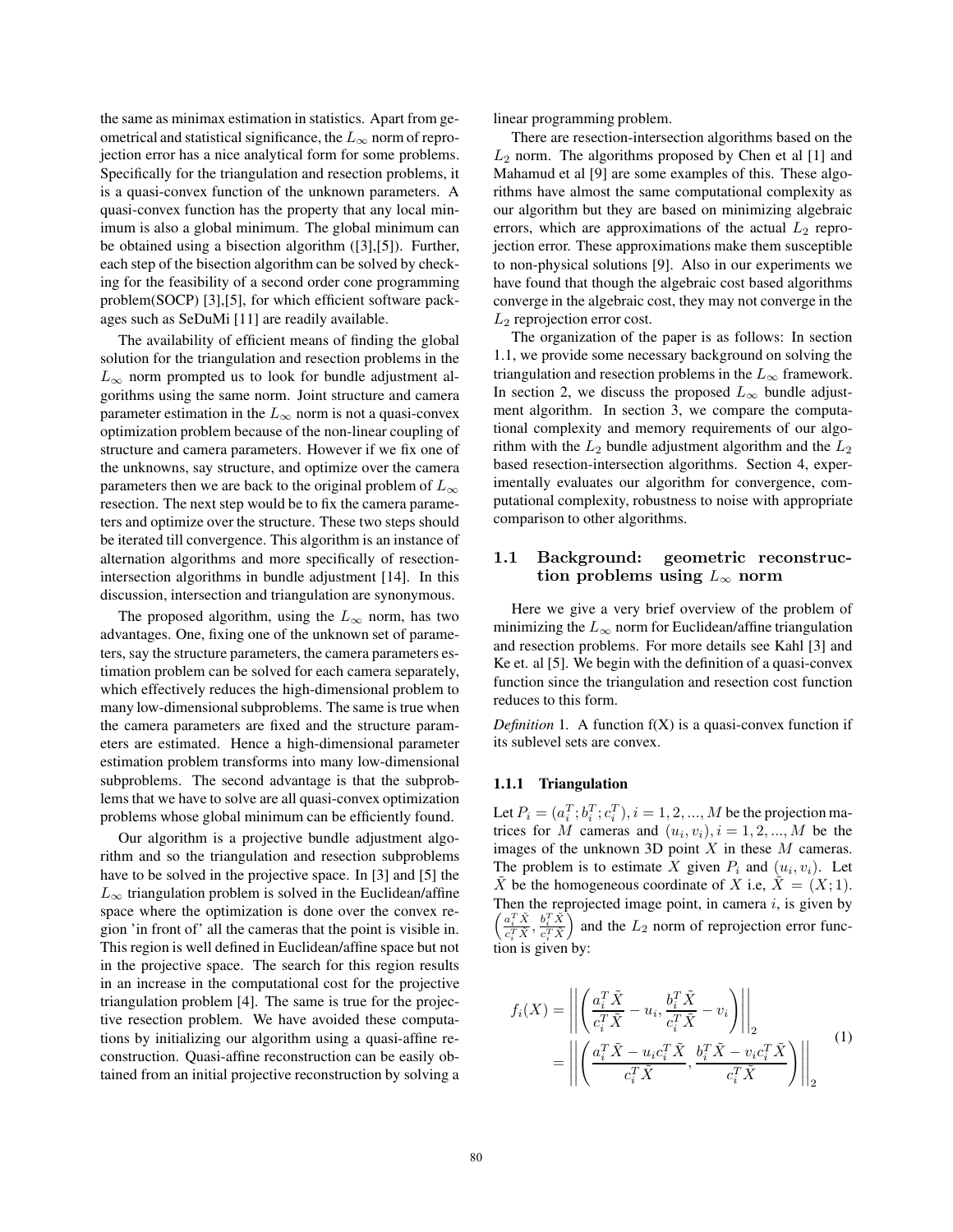In Euclidean triangulation, the fact that X is in front of camera *i* is expressed by:  $c_i^T \tilde{X} > 0$  (also known as cheiral-<br>ity constraint). With this constraint, we have: ity constraint). With this constraint, we have:

$$
f_i(X) = \frac{\left\|a_i^T \tilde{X} - u_i c_i^T \tilde{X}, b_i^T \tilde{X} - v_i c_i^T \tilde{X}\right\|_2}{c_i^T \tilde{X}}
$$
  

$$
= \frac{p_i(X)}{q_i(X)}
$$
 (2)

 $p_i(X)$  is a convex function because it is a composition of a convex function (norm) and an affine function.  $q_i(X)$ is an affine function. Functions of the form of  $f_i(X)$  are quasi-convex (for proof, see [3],[5]).

The  $L_{\infty}$  norm of reprojection error is

$$
F_{\infty}(X) = \max_{i} f_i(X) \tag{3}
$$

which is again a quasi-convex function, as point-wise maximum of quasi-convex functions is also quasi-convex.(for proof, see [3],[5]).

Minimization of the quasi-convex function  $F_{\infty}$  can be done using a bisection algorithm in the range of  $F_{\infty}$  ([3], [5]). One step in the bisection algorithm involves solving the following feasibility problem:

find 
$$
X
$$
 s.t.  $X \in S_\alpha$  (4)

where  $S_\alpha$  is the alpha sub-level set of  $F_\infty(X)$  with the cheirality constraint.

For triangulation,

$$
S_{\alpha} = \{ X | f_i(X) \le \alpha, q_i(X) > 0, \forall i \}
$$
  
=  $\{ X | p_i(X) - \alpha q_i(X) \le 0, q_i(X) > 0, \forall i \}$  (5)

 $S_{\alpha}$  is a convex set and hence we have to solve a convex feasibility problem. Moreover, since  $p_i(X)$  is a  $L_2$  norm, this problem is a second order cone programming problem which can be solved efficiently using software packages like Sedumi [11].

### **1.1.2 Resection**

Here we are given N 3D points  $X_i$ ,  $i = 1, 2, ..., N$  and their corresponding image points  $(u_i, v_i)$ ,  $i = 1, 2, ..., N$ . The problem is to estimate the camera projection matrix P. Again, the  $L_{\infty}$  reprojection error is a quasi-convex function of the unknown camera parameters and the global minimum can be obtained as in the triangulation case [3],[5].

# **2 The** *L*<sup>∞</sup> **projective bundle adjustment algorithm**

For  $L_{\infty}$  projective bundle adjustment, we propose an iterative algorithm based on the principle of resectionintersection. We partition the unknown structure and camera parameters into two separate sets and minimize the  $L_{\infty}$ 

norm of reprojection error over one set of parameters while keeping the other set fixed. In the resection step, the minimization is done over the camera parameters while keeping the structure parameters fixed and in the intersection step, the optimization is done over the structure parameters while keeping the camera parameters fixed. These resection-intersection steps are iterated many times till the algorithm converges.

The resection and intersection step of the proposed algorithm is still a high-dimensional optimization problem. In section 2.1, we show that how these two steps can be further simplified by solving a large number of small optimization problems. In section 2.2, we discuss the correct way to initialize our algorithm. Convergence is another important issue for any iterative method. In section 2.3, we show the convergence of our algorithm in the  $L_{\infty}$  norm of reprojection error.

#### **2.1 Decoupling**

Consider the intersection step of the algorithm, where camera parameters are fixed and minimization of the  $L_{\infty}$ norm of reprojection error is done over the structure parameters. Let  $P^j$ ,  $j = 1, 2, ..., M$  be the given projection matrices of M cameras and  $X_i$ ,  $i = 1, 2, ..., N$  be the N 3D points, which are to be estimated. Let  $f_i^j$  be the  $L_2$  norm of reprojection error for the  $i$ -th 3D point imaged in the  $j$ -th camera.

The  $L_{\infty}$  norm of reprojection error is:

$$
F_{\infty}(X_1, X_2, ..., X_N) = \max_{i,j} f_i^j(X_1, X_2, ..., X_N)
$$
  
= 
$$
\max_{i} \max_{j} f_i^j(X_i)
$$
  
= 
$$
\max_{i} f_{\infty,i}(X_i)
$$
 (6)

where,

$$
f_{\infty,i}(X_i) = \max_j f_i^j(X_i)
$$
 (7)

**Theorem 1.** *The problem of minimizing the*  $L_{\infty}$ *norm of reprojection error over the joint structure*  $(X_1, X_2, \ldots, X_N)$  can be solved by minimizing, in-<br>dependently the L, norm of reprojection error cor*dependently, the*  $L_{\infty}$  *norm of reprojection error cor-*<br>*responding to each 3D structure*  $X_i$ , *i.e. suppose responding to each 3D structure*  $X_i$ , *i.e.*  $(X_1, X_2, \ldots, X_N)$  solves the joint structure problem and<br> $(\widetilde{Y}, \widetilde{Y})$  colves the independent problems of min  $(X_1, X_2, \ldots, X_N)$  solves the independent problems of min-<br>*imizing*  $f_{\longrightarrow}(X_1)$   $f_{\longrightarrow}(X_2)$   $f_{\longrightarrow}(X_2)$  respectively *imizing*  $f_{\infty,1}(X_1)$ ,  $f_{\infty,2}(X_2)$ , ...,  $f_{\infty,N}(X_N)$  *respectively, then*

$$
F_{\infty}(\widehat{X}_1, \widehat{X}_2, \dots, \widehat{X}_N) = F_{\infty}(\widetilde{X}_1, \widetilde{X}_2, \dots, \widetilde{X}_N)
$$
(8)

*Proof.* By definition (see equation 6),

$$
F_{\infty}(\widetilde{X_1}, \widetilde{X_2}, ..., \widetilde{X_N}) = \max_i f_{\infty, i}(\widetilde{X_i})
$$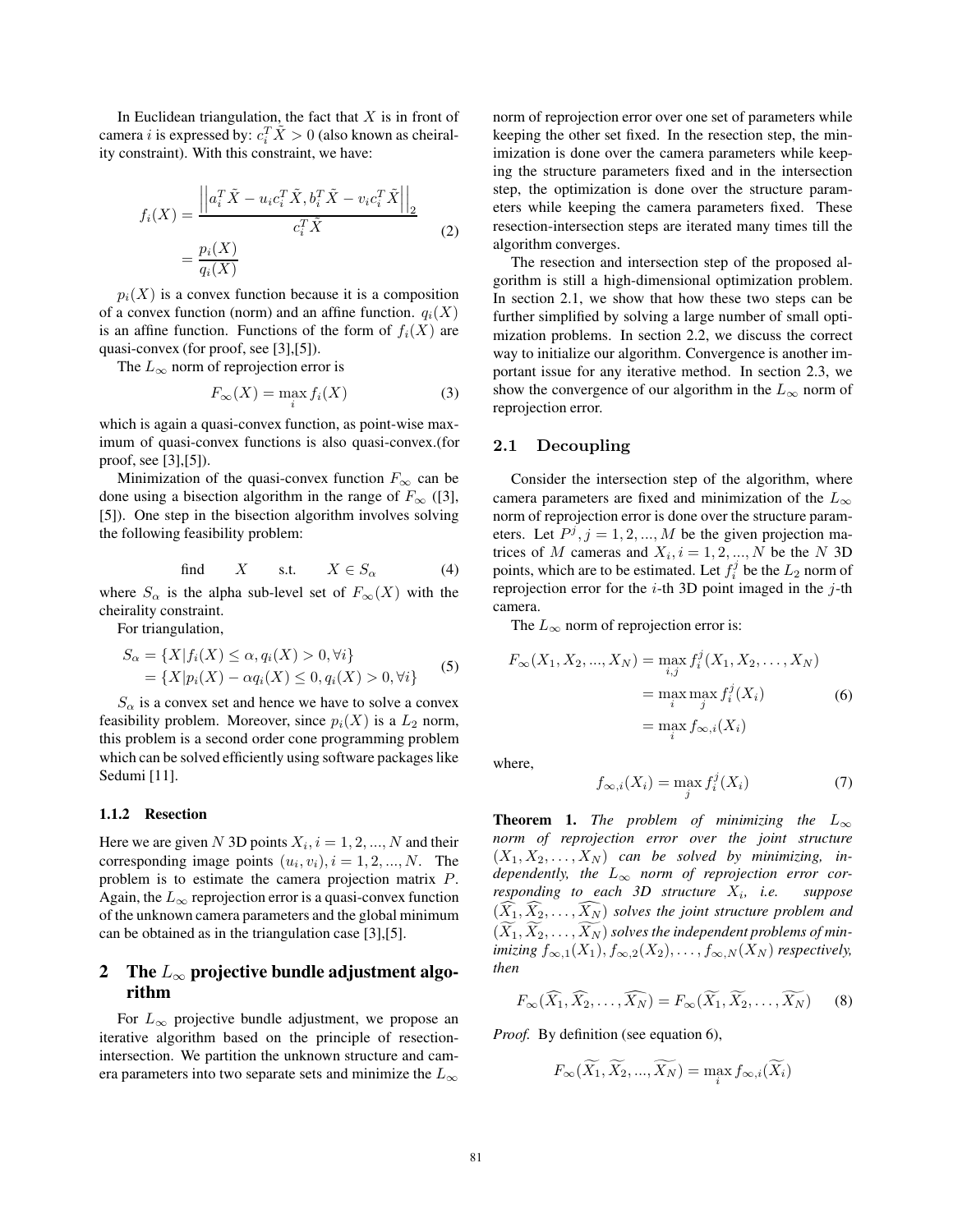$$
F_{\infty}(\widehat{X}_1, \widehat{X}_2, \dots, \widehat{X}_N) = \max_i f_{\infty, i}(\widehat{X}_i)
$$

Now,  $X_i$  solves  $\min_{X_i} f_{\infty,i}(X_i)$  therefore,

$$
f_{\infty,i}(\widetilde{X}_i) \le f_{\infty,i}(X_i) \qquad \forall X_i
$$

implies,

$$
f_{\infty,i}(\widetilde{X}_i) \le f_{\infty,i}(\widehat{X}_i)
$$

This is true for all  $i$ , therefore

$$
\max_{i} f_{\infty,i}(\widetilde{X_i}) \le \max_{i} f_{\infty,i}(\widehat{X_i})
$$

i.e.,

$$
F_{\infty}(\widetilde{X_1}, \widetilde{X_2}, \ldots, \widetilde{X_N}) \leq F_{\infty}(\widehat{X_1}, \widehat{X_2}, \ldots, \widehat{X_N})
$$

but since

$$
F_{\infty}(\widehat{X}_1, \widehat{X}_2, \dots, \widehat{X}_N) = \min_{(X_1, \dots, X_N)} F_{\infty}(X_1, X_2, \dots, X_N)
$$

therefore

$$
F_{\infty}(\widetilde{X_1}, \widetilde{X_2}, \dots, \widetilde{X_N}) = F_{\infty}(\widehat{X_1}, \widehat{X_2}, \dots, \widehat{X_N})
$$

It should be noted that the proof does not mention about the cheirality constraints. This is to keep the proof simple. The proof with cheirality constraints will follow essentially the same arguments.

In the resection step, the structure is fixed and optimization is done over the camera parameters and we have the following corollary:

**Corollary 1.** *The problem of minimizing the*  $L_{\infty}$  *norm of reprojection error over the joint camera projection matrices*  $(P^1, P^2, \ldots, P^M)$  *can be solved by minimizing,*<br>*independently the L norm of reprojection error corindependently, the*  $L_{\infty}$  *norm of reprojection error corresponding to each projection matrix* P<sup>j</sup> *, i.e. suppose*  $(P^1, P^2, \ldots, P^M)$  *solves the joint camera matrices problem and* (<sup>P</sup> *for* P<sup>1</sup>*,* P<sup>2</sup>*,. . . ,*P <sup>M</sup> *respectively, then*  $\binom{1}{1}, P^2, \ldots, P^M$  *solves the independent problem*<br> $P^M$  *respectively, then* 

$$
F_{\infty}(\widehat{P^1}, \widehat{P^2}, \dots, \widehat{P^M}) = F_{\infty}(\widetilde{P^1}, \widetilde{P^2}, \dots, \widetilde{P^M})
$$
 (9)

The proof is similar to that of Theorem 1 with the structure parameters replaced by the camera parameters. Hence joint minimization over all the structure/camera parameters can be solved by solving for individual structure/camera parameters.

# **2.2 Cheirality and quasi-affine initialization**

The usual way to initialize a projective bundle adjustment algorithm is a projective reconstruction obtained from the given images. Any of the methods mentioned in [2] can be used for projective reconstruction. However doing this for the proposed algorithm will increase its computational complexity. To understand and get around this problem, we make a small digression and precisely state the definition of cheirality.

Let  $X = (X, Y, Z, T)$  be a homogeneous representation of a point and  $P = (a^T, b^T, c^T)$  be the projection matrix of a camera, then the imaged point x is given by  $P\mathbf{X} = \omega \hat{x}$ , where  $\hat{x}$  denotes the homogeneous representation of x in which the last coordinate is 1. The depth of the point **X** with respect to the camera is given by:

$$
depth(\mathbf{X}; P) = \frac{sign(detM)\omega}{T||m_3||} \tag{10}
$$

where M is the left hand  $3\times 3$  block of P and  $m_3$  is the third row of  $M$  [2].

A point **X** is said to be in front of the camera if and only if depth $(X; P) > 0$ .

*Definition* 2. The quantity sign(depth( $X$ ; P)) is known as the cheirality of the point  $X$  with respect to the camera [2].

If det $M > 0$  and  $T > 0$ , then  $c^T \mathbf{X} > 0$  implies that the point is in front of the camera(since  $\omega = c^T \mathbf{X}$ ). In section 1.1, we have seen that the triangulation and resection problems were solved while satisfying this cheirality constraint. Cheirality is invariant under Euclidean and affine transformations (in fact, also under quasi-affine transformations) [2] and so seeking a solution with the cheirality constraint is justified when solving for the Euclidean/affine triangulation and resection problems.

However, cheirality is not invariant under projective transformations. Hence when solving the projective triangulation problem, we can't just restrict our search for  $X$  in the convex region of  $\{X : c^{jT}X > 0, \forall j\}$ . If there are M cameras, then the M principal planes divide the projective space  $P^3$  into  $(M^3 + 3M^2 + 8M)/6$  regions [4]. The  $L_{\infty}$  cost, with respect to X, has to be minimized over each of these regions and the minimum among them is the desired solution of the projective triangulation problem[4]. To avoid this minimization over all the regions during triangulation, a projective reconstruction should be converted to an Euclidean/affine/quasi-affine reconstruction. Once this is done, we can minimize the cost over the convex region  ${X : c^{jT}X > 0, \forall j}.$  A similar argument holds for the projective resection problem.

A good choice would be to perform a conversion from a projective reconstruction to a quasi-affine reconstruction. A quasi-affine reconstruction lies in between projective and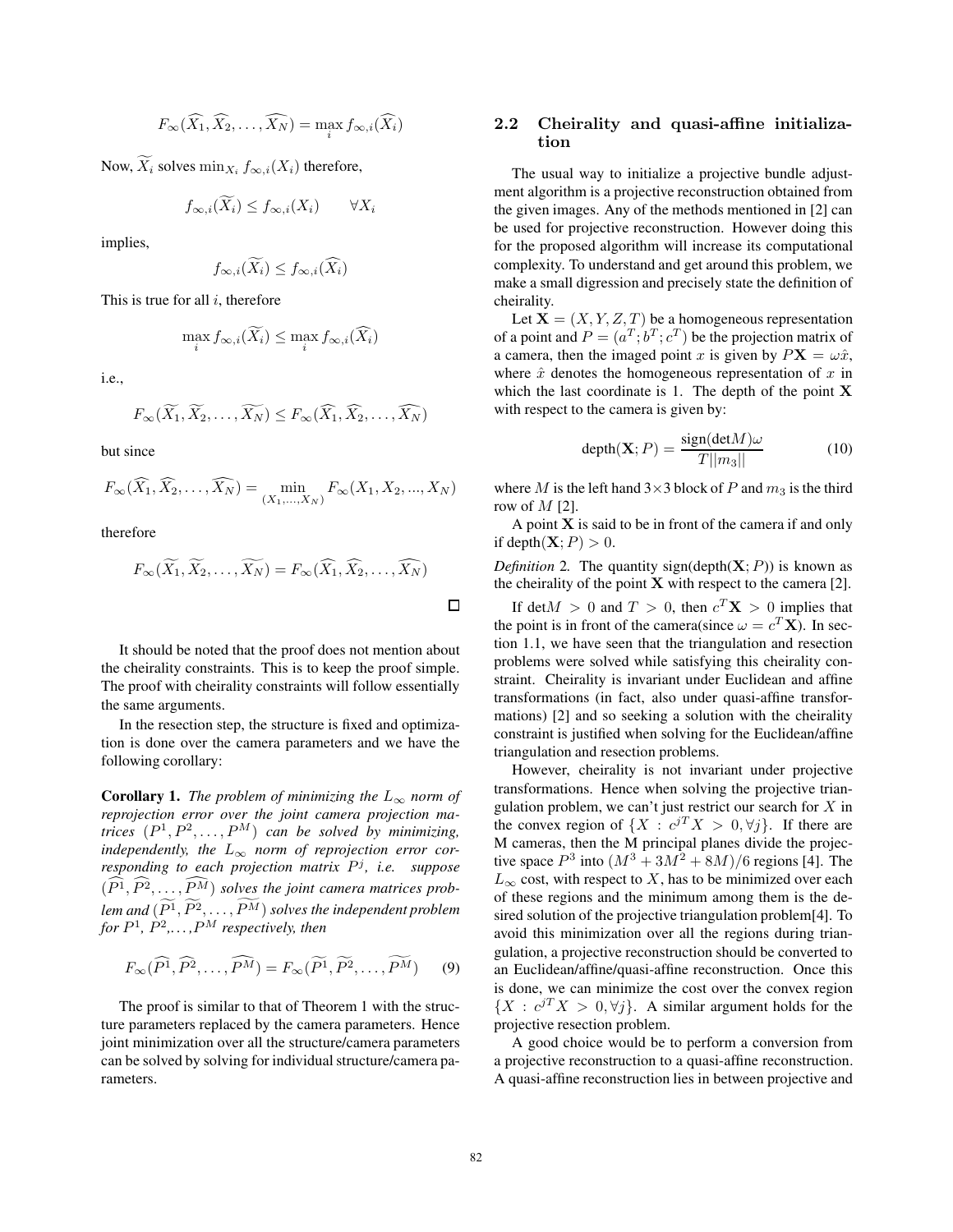**Algorithm** *Bundle Adjustment using* L<sup>∞</sup> *norm minimization*

**Input:** Set of images

**Output:** Projective reconstruction

- 1. Do initial projective reconstruction from set of images.
- 2. Convert to quasi-affine reconstruction.
- 3. **while** Reprojection error  $> \epsilon$
- 4. **do** Get camera parameters for each camera by  $L_{\infty}$ resection.
- 5. Get 3D structure parameters for each point by  $L_{\infty}$  triangulation.

#### **Figure 1.** L<sup>∞</sup> **BA Algorithm**

affine reconstruction. The only information required for this conversion is the fact that if a point is imaged by a camera, then it must be in front of the camera. The transformation that takes a projective reconstruction to a quasi-affine reconstruction can be found by solving a linear programming problem [2].

To summarize, we first obtain an initial projective reconstruction from the images and then convert this to a quasiaffine reconstruction by solving a linear programming problem. This reconstruction is then used as an initialization for our algorithm. After this initialization, we can use the triangulation/resection method of section 1.1.

The summary of the algorithm is given in Figure 1.

#### **2.3 Convergence of the algorithm**

Here we give a formal proof that at each step of resection and intersection, the  $L_{\infty}$  reprojection error either decreases or remains constant.

**Theorem 2.** *Consider the following sequence of steps in the*  $algorithm: Initial Structure \rightarrow Research (R) \rightarrow Intersec$ *tion (I). Then*  $F_{\infty}(I) \leq F_{\infty}(R)$ *, where*  $F_{\infty}(I)$  *and*  $F_{\infty}(R)$ *are*  $L_{\infty}$  *cost after intersection and resection respectively.* 

*Proof.* Let the initial structure points be  $(X_i, i)$  $1, 2, \ldots, N$ ). In the resection step,  $P^j$ ,  $j = 1, 2, \ldots, M$ are estimated based on  $\hat{X}_i$ . Let the estimated  $P^j$  be  $\hat{P}^j$  =  $[a^{\hat{j}T}; b^{\hat{j}T}; c^{\hat{j}T}]$ . Then  $c^{\hat{j}T} \hat{X}_i > 0$  for all i and j (cheirality constraint imposed by the algorithm).

Now consider the intersection step, where the structure is estimated from  $\hat{P}$ <sup>j</sup>s. Let C be the cheirality constraint set  $\{X : c\hat{j}^T X > 0\}$ . By decoupling (see section 2.1), the estimated structure  $X_i$  is given by:

$$
\tilde{X}_i = \arg\min_{X_i \in C} f_{\infty,i}(X_i)
$$
\n(11)

i.e.

$$
f_{\infty,i}(X_i) \le f_{\infty,i}(X_i) \qquad \forall X_i \in C
$$

hence,

$$
f_{\infty,i}(\tilde{X}_i) \le f_{\infty,i}(\tilde{X}_i)
$$

This is true for all  $i$ , therefore

$$
\max_{i} f_{\infty,i}(\tilde{X}_i) \le \max_{i} f_{\infty,i}(\hat{X}_i)
$$
\n(12)

$$
F_{\infty}(\tilde{X}_1, \tilde{X}_2, \dots, \tilde{X}_N) \le F_{\infty}(\hat{X}_1, \hat{X}_2, \dots, \hat{X}_N)
$$
 (13)

$$
F_{\infty}(I) \le F_{\infty}(R) \tag{14}
$$

 $\Box$ 

The intuition of the proof is that when we look at the two steps, Initial Structure → Resection and Resection → Intersection, resection is the common step. So  $P<sup>j</sup>$ s will be same in the two steps, with the values of  $X_i$ s differing. In the intersection step, we are minimizing over  $X_i$ s under the cheirality constraints and since the original structure also satisfies the same constraints, the structure after intersection will contribute a smaller cost than the original structure.

**Corollary 2.** *Consider the following step in the algorithm: Initial camera parameters*  $\rightarrow$  *Intersection* (*I*)  $\rightarrow$  *Resection (R). Then*  $F_{\infty}(R) \leq F_{\infty}(I)$ *, where*  $F_{\infty}(R)$  *and*  $F_{\infty}(I)$  *are the*  $L_{\infty}$  *cost after resection and intersection respectively.* 

The proof is the same with structure replaced by camera parameters and vice versa. Theorem 2 and corollary 2 together prove that the  $L_{\infty}$  reprojection error decreases or remains constant with every step of resection and intersection. Since the reprojection error is bounded from below by zero, by monotone convergence theorem, the algorithm converges in the  $L_{\infty}$  reprojection error. This proof only guarantees the convergence of the algorithm to a local minimum of the  $L_{\infty}$  cost function. Convergence to global minimum is dependent on good initialization. We should note that the  $L_2$  based bundle adjustment also has similar guarantee.

# **3 Computational complexity and memory requirement**

This section first describes the computational complexity and memory requirement of the proposed algorithm and then compares it with that of  $L_2$  based bundle adjustment and  $L_2$  based resection-intersection algorithms.

As discussed in section 2.1, at any time we are either solving the triangulation problem for one structure point or the resection problem for one camera. We first analyze the computational complexity and memory requirements for solving one triangulation problem. The triangulation problem is solved by a bisection algorithm [3],[5]. At each step of the bisection, we solve a convex feasibility problem,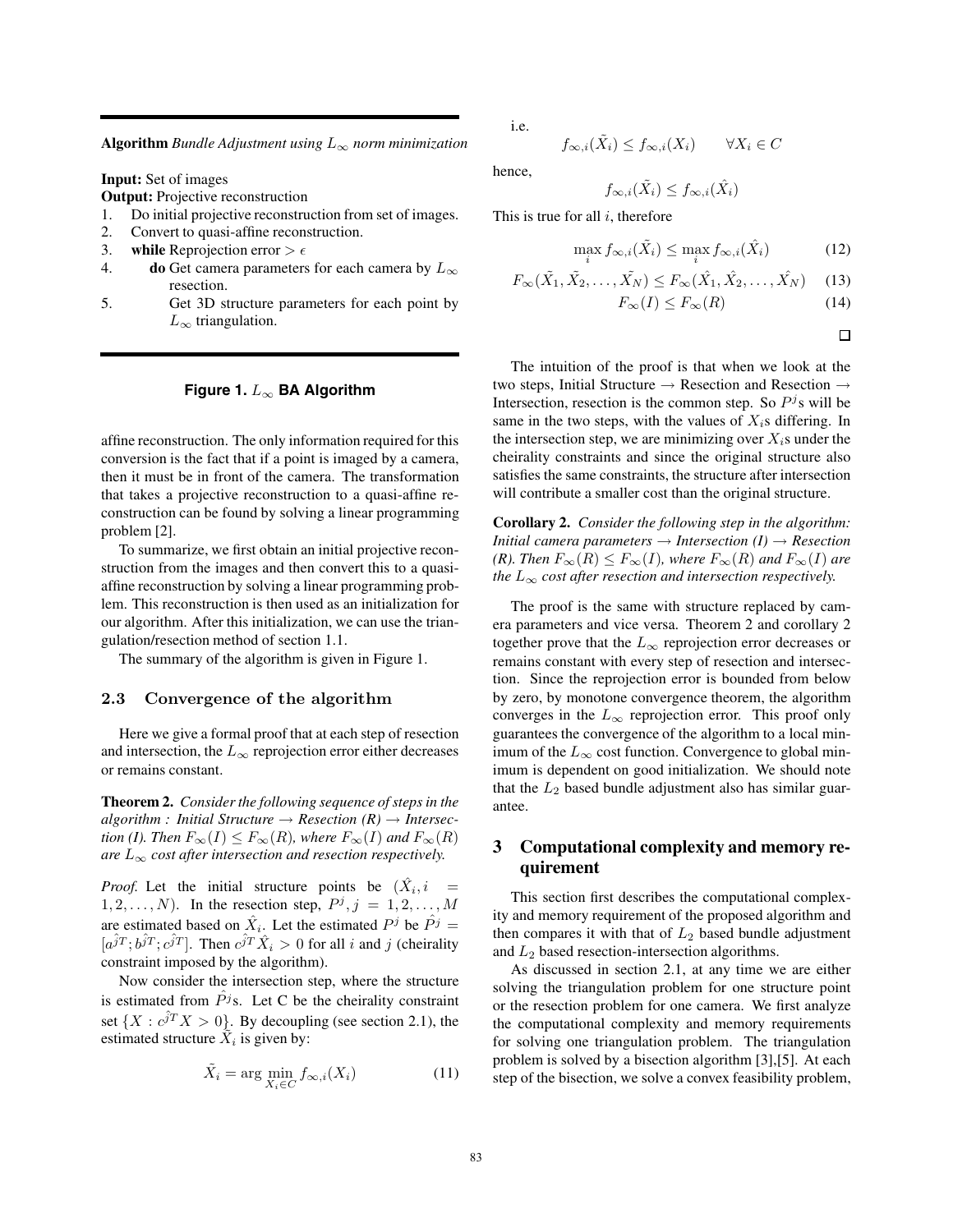given in (5) of section 1.1. If the point that we are triangulating is visible in  $m$  cameras then we have to solve  $m$  second order cone feasibility problem. This problem has a computational complexity of  $O(m^{1.5})$  and a memory requirement of  $O(m)$  [7]. By analogy, the resection problem for one camera has an empirical computational complexity  $O(n^{1.5})$ and memory requirement  $O(n)$  where n points are visible in that camera. Now consider one iteration of our algorithm. For the case where there are  $m$  cameras and  $n$  points and all the points are visible in all the cameras, per iteration empirical computational complexity is  $O(mn(\sqrt{m} + \sqrt{n}))$ <br>and the memory requirement is  $O(mn(m/n))$ . Furtherand the memory requirement is  $O(max(m, n))$ . Furthermore a parallel implementation of the algorithm is possible because during each resection/intersection step all the cameras/points can be estimated at the same time. This is because of the decoupling discussed in section 2.1. Such an implementation will result in a reduction of computational complexity.

The  $L_2$  norm bundle adjustment algorithm  $(L_2 \text{ BA})$  is based on the Levenberg-Marquardt (LM) method. The central step involves solving an equation with all the camera and structure parameters as unknowns. Hence its computational complexity is  $O((m + n)^3)$  per iteration. For memory requirement, we can consider the Jacobian which is  $O(mn(m + n))$ . For structure from motion problems, there exists a sparse LM method which uses the fact that the cameras are related to each other only through structure and vice-versa [2]. For sparse LM, computation complexity is  $O(m^3 + mn)$  per iteration. The memory requirement is  $O(mn)$  [2].

The  $L_2$  based resection-intersection algorithms [1],[9] have computational complexity of  $O(mn)$  per iteration and same memory requirement as our algorithm, i.e,  $O(max(m, n))$  [9]. But since these algorithms minimize approximate algebraic errors, they are not so reliable as we found in our experiments 4.1.

Uptill now we have discussed only about the computational complexity per iteration. But there is also the question of number of iterations required for convergence. Theoretically it is a difficult question to answer, but we would like to point out one fact which favors our algorithm. In each step of resection and intersection our algorithm finds the global minimum of the respective cost functions. This is a big advantage over  $L_2$  BA algorithm which doesn't do an exact line search over it's search direction. Deciding how much to move along a search direction is an important issue for fast convergence and it goes by the name of step control [14]. The  $L_2$  based resection-intersection algorithms [1], [9] do find the global minimum in each step but they do so of approximate, algebraic cost functions.

# **4 Experiments**

We have done experimental evaluation of the proposed algorithm ( $L_{\infty}$  BA) for convergence, computational scalability and robustness to noise. Comparisons with  $L_2$  bundle adjustment based on LM algorithm  $(L_2 \text{ BA})$  and  $L_2$ resection-intersection algorithms are also given. For  $L_2$  BA we have used a publicly available implementation of projective bundle adjustment [8] based on the sparse LM method. The  $L_2$  based resection-intersection algorithms that we have compared with are the Weighted Iterative Eigen algorithm (WIE) proposed by Chen et al [1] and a variation of the same algorithm where we avoid the reweighting step, henceforth called the IE algorithm. In section 4.1, while studying the convergence of the four algorithms we found that the performance of WIE and IE are unreliable and hence in the rest of the sections we have compared  $L_{\infty}$ BA with only  $L_2$  BA.

For initial reconstruction, we have used the projective factorization method of Triggs et al [13] with proper handling of missing data. This reconstruction was then converted to a quasi-affine reconstruction. Any other projective reconstruction followed by a conversion to a quasi-affine reconstruction will also work fine. When comparing different algorithms, all of them have been provided with the same initial reconstruction.

#### **4.1 Convergence**

Here we study the convergence with iteration of  $L_{\infty}$  BA,  $L_2$  BA, WIE and IE algorithms. Experiments are done on one synthetic data set and three real data sets. The synthetic data set consists of 100 points distributed uniformly within a unit sphere and 50 cameras in a circle around the sphere looking straight at the sphere. Gaussian noise of standard deviation 1 pixel is added to the feature points. In all the experiments, reprojection error for this data set is the mean reprojection error over ten trials. The real data sets used are the corridor and dinosaur data set $2$  and the hotel data set<sup>3</sup>. We have used a subset of 464 structure points from the dinosaur data set and a subset of 60 views from the hotel data set. For the corridor and the dinosaur data sets, feature points are already available and we have used them as they are. For the hotel data set we have used the KLT tracker to track feature points and then used Torr's Matlab SFM Toolbox [12] to remove the outliers.

We compare the convergence of the algorithms in the  $L_{\infty}$  norm of reprojection error and the Root Mean Squares reprojection error (RMS) which is a measure of the  $L_2$ norm. Figure 2 shows that the  $L_{\infty}$  error decreases monotonically for  $L_{\infty}$  BA, as claimed in section 2.3, but not so

<sup>2</sup>http://www.robots.ox.ac.uk/∼vgg/data/data-mview.html 3http://vasc.ri.cmu.edu/idb/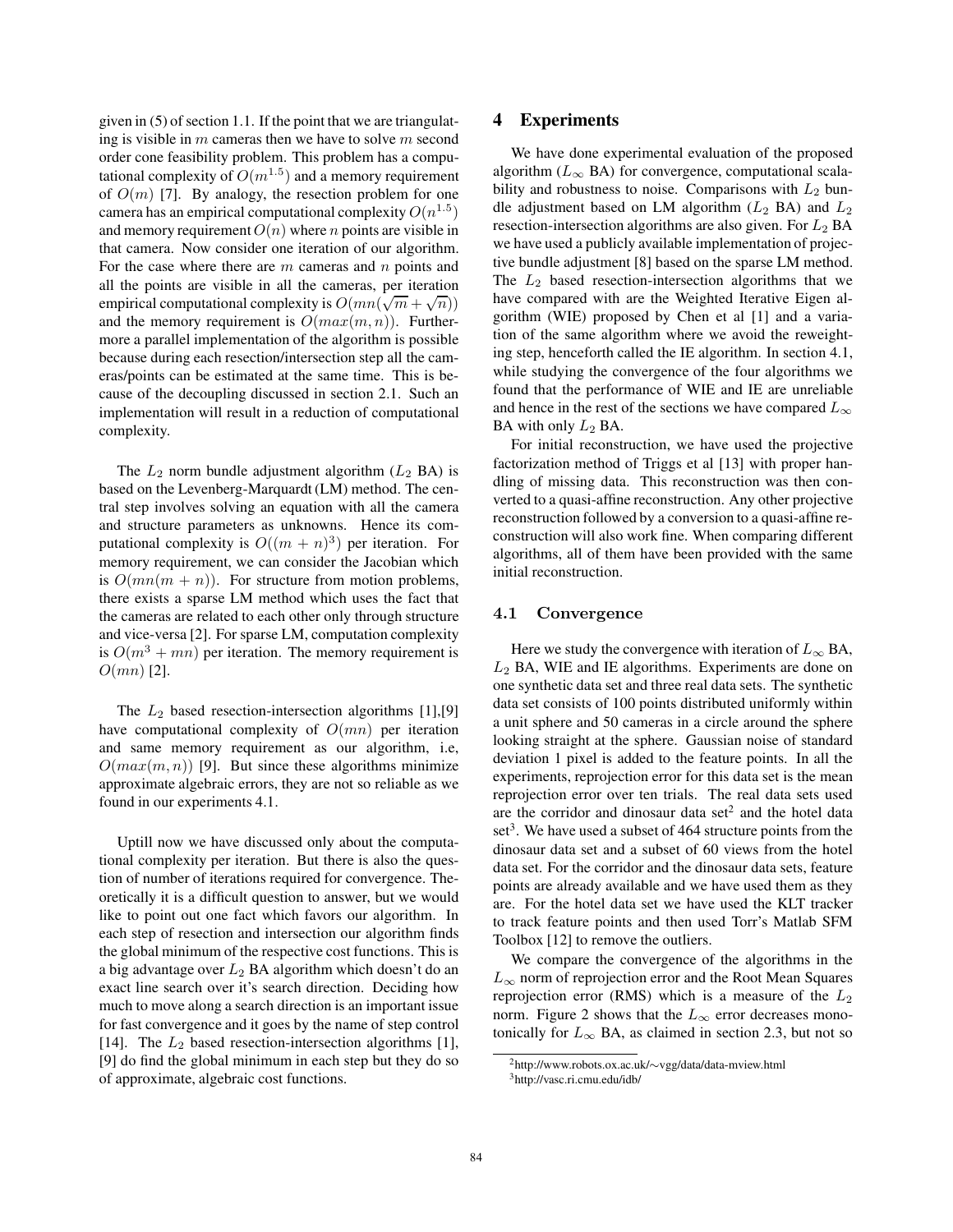for the other algorithms. Figure 3 shows RMS error decreases (almost) monotonically for  $L_{\infty}$  BA and  $L_2$  BA but not so for WIE and IE. From Figure 3, we can further conclude the following. All the algorithms converge well for the sphere data set. For the corridor data set, WIE converges at a higher value than others. For the hotel data set, both WIE and IE first diverge and then later converge. For the dinosaur data set, IE fails to converge. To further study the nature of WIE and IE, we added Gaussian noise of standard deviation 1 pixel to the real data sets and found that the algorithms fail to converge at many trials. However, each time these algorithms have converged in the algebraic cost that they minimize. This study tells us that algebraic cost based algorithms may not be very reliable. For all of the above data sets, our algorithm converges within ten iterations with similar RMS reprojection error as  $L_2$  BA. Figure 4 shows the final 3-D reconstruction by our algorithm for the datasets, sphere and corridor.



**Figure 2.** L<sup>∞</sup> **reprojection error versus iteration for the four algorithms on the data sets:** sphere, corridor, hotel and dinosaur. L<sub>∞</sub> er**ror decreases monotonically for** L<sup>∞</sup> **BA but not so for the other algorithms.**

# **4.2 Computational scalability**

We did experiment on the synthetic sphere data set to compare the total convergence time for  $L_2$  BA and  $L_{\infty}$ BA as the number of cameras is varied with the number of points fixed at 500, Figure 5. To ensure fairness, both the algorithms were implemented in Matlab with the computationally intensive routines as mex files.  $L_2$  BA converges at about 10 iterations and  $L_{\infty}$  BA at about 2 iterations. Figure 5 clearly shows that our algorithm has the advantage in terms of time from 250 cameras onwards. For a video with 30 frames per second this is approximately 8 sec of data.



**Figure 3. RMS reprojection error versus iteration : RMS error decreases monotonically for**  $L_{\infty}$  BA and  $L_2$  BA but not so for WIE and IE. **IE fails to converge for the dinosaur data set.**

Note that we have to estimate the camera parameters corresponding to each frame of the video. Thus our algorithm is suitable for solving reconstruction problems for video data where the number of frames can be large.

Recently, there has been some work on faster computations of  $L_{\infty}$  triangulation and resection problems [10] and incorporating this will reduce the convergence time of our algorithm. Further reduction in convergence time is possible by a parallel implementation, which we have not done here.

# **4.3 Behavior with noise**

Gaussian noise of different standard deviations are added to the feature points. Figure 6 shows the RMS reprojection error in pixels with noise for the synthetic data set, sphere. Generally the  $L_{\infty}$  norm has the reputation of being very sensitive to noise, but here we see a graceful degradation with noise. Further to handle noise with strong directional dependence, we can incorporate the directional uncertainty model of Ke et. al. [6] into the resection and triangulation steps of our algorithm, though we have not done it here. We have not considered outliers here, as bundle adjustment is considered to be the last step in the reconstruction process and outlier detection is generally done in the earlier stages of the reconstruction. In fact as mentioned earlier in section 4.1, we have done outlier removal for the hotel data set before the initial reconstruction step.

# **5 Conclusion**

We have proposed a scalable projective bundle adjustment algorithm using the  $L_{\infty}$  norm. It is a resection-